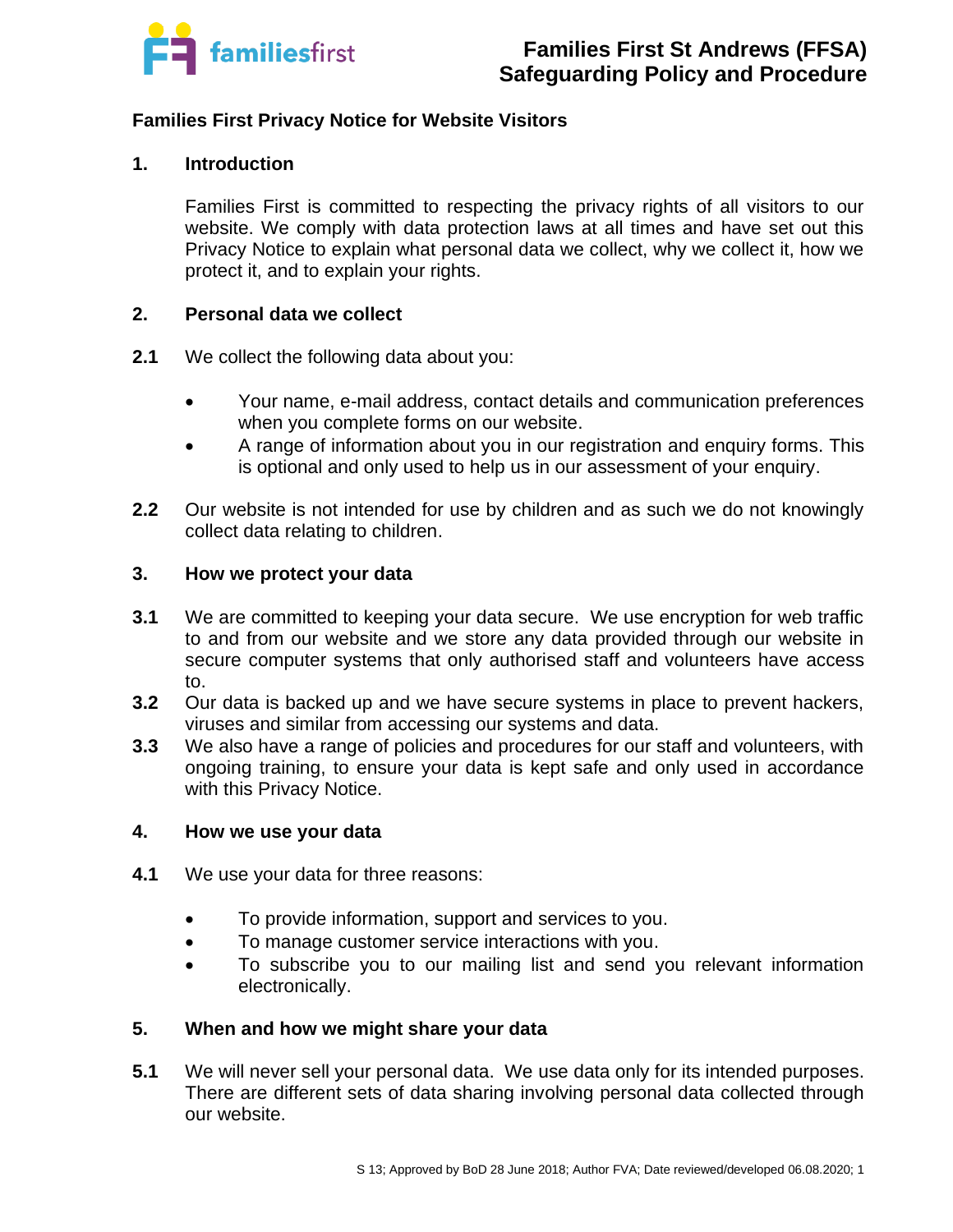

# **Families First St Andrews (FFSA) Safeguarding Policy and Procedure**

- **5.1.1** The information you provide us for our mailing list is shared with MailChimp, the third-party mailing list software we use. Their Privacy Policy can be accessed [here.](https://mailchimp.com/legal/privacy/?_ga=2.52737313.861113682.1527155825-1673722541.1527155825)
- **5.1.2** The contact information you provide to seek help, support, information, provide feedback or to make a complaint is stored in our computer systems for processing, storage, and archive purposes.
- **5.1.3** We use Jem Computer Systems to provide technical support. The agreement we have in place with them prevents them from using or sharing your personal data for any purpose. You can contact them [here.](http://jem-computers.com/)

# **6. How long we keep your data**

- **6.1** We only keep your data for as long as we need to. More specifically:
	- Mailing list subscription we will retain this data until you unsubscribe from our mailing list (every mailing list e-mail you receive from us will have a link allowing you to easily unsubscribe).
	- Customer enquiry information we will retain this for no more than  $6$ months after you last contact us.
- **6.2** We remove/delete all enquiry data from our systems once it has been dealt with unless the enquirer moves into our system such as a volunteer enquiry becomes a volunteer with Families First.

# **7. Transferring data outside of the European Economic Area (EEA)**

**7.1** We are required to tell you if we transfer data outside of the EEA. The data we collect and process is not transferred outside of the EEA.

#### **8. Legal basis for using your data**

- **8.1** We generally rely on your consent to use your personal data in relation to monitoring website usage and sending you direct e-mails through our mailing list, or providing customer care, information or support should you choose to contact us directly through our website.
- **8.2** We also process your data because it is in our legitimate interests that we do so, namely:
	- Promoting, marketing and advertising our products and/or services.
	- Protecting the Charity, our people, volunteers, funders, partners and clients/customers/service users by taking appropriate legal action against third parties who have committed criminal acts.
	- Fulfilling our duties to our customers/clients/service users.